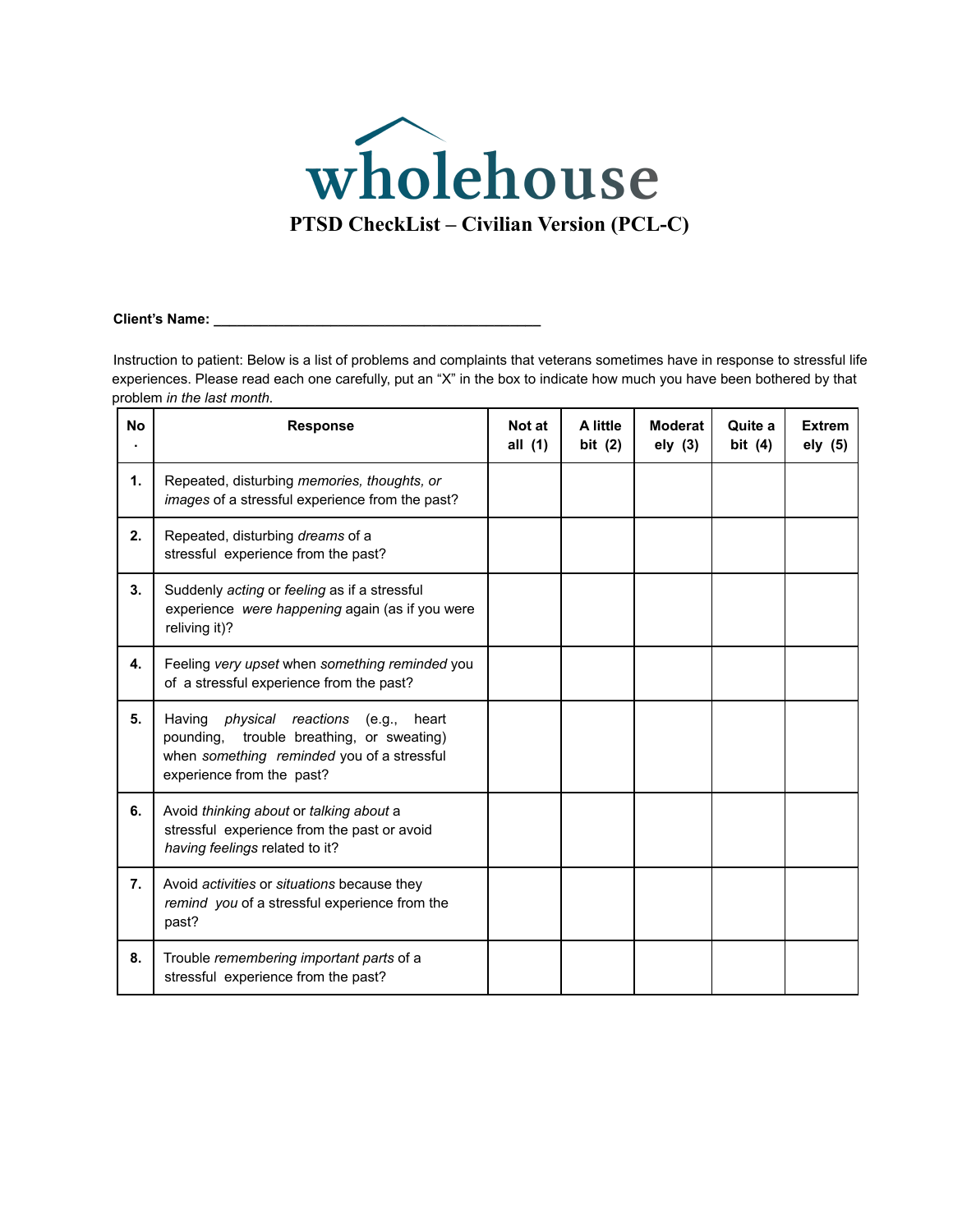| 9.  | Loss of interest in things that you used to enjoy?                                                 |  |  |  |
|-----|----------------------------------------------------------------------------------------------------|--|--|--|
| 10. | Feeling <i>distant</i> or <i>cut</i> off from other people?                                        |  |  |  |
| 11. | Feeling <i>emotionally numb</i> or being unable to<br>have loving feelings for those close to you? |  |  |  |
| 12. | Feeling as if your <i>future</i> will somehow be cut<br>short?                                     |  |  |  |
| 13. | Trouble falling or staying asleep?                                                                 |  |  |  |
| 14. | Feeling <i>irritable</i> or having angry outbursts?                                                |  |  |  |
| 15. | Having difficulty concentrating?                                                                   |  |  |  |
| 16. | Being "super alert" or watchful on guard?                                                          |  |  |  |
| 17. | Feeling <i>jumpy</i> or easily startled?                                                           |  |  |  |

**PCL-M for DSM-IV (11/1/94)** Weathers, Litz, Huska, & Keane National Center for PTSD - Behavioral Science Division

This is a Government document in the public domain.

# **PTSD CheckList – Civilian Version (PCL-C)**

The PCL is a standardized self-report rating scale for PTSD comprising 17 items that correspond to the key symptoms of PTSD. Two versions of the PCL exist: 1) PCL-M is specific to PTSD caused by military experiences and 2) PCL-C is applied generally to any traumatic event.

The PCL can be easily modified to fit specific time frames or events. For example, instead of asking about "the past month," questions may ask about "the past week" or be modified to focus on events specific to a deployment.

# *How is the PCL completed?*

The PCL is self-administered

Respondents indicate how much they have been bothered by a symptom over the past month using a 5-point (1–5) scale, circling their responses. Responses range from **1** *Not at All* – **5** *Extremely*

# *How is the PCL Scored?*

1) Add up all items for a total severity score

*or*

2) Treat response categories **3–5** (*Moderately* or above) as symptomatic and responses